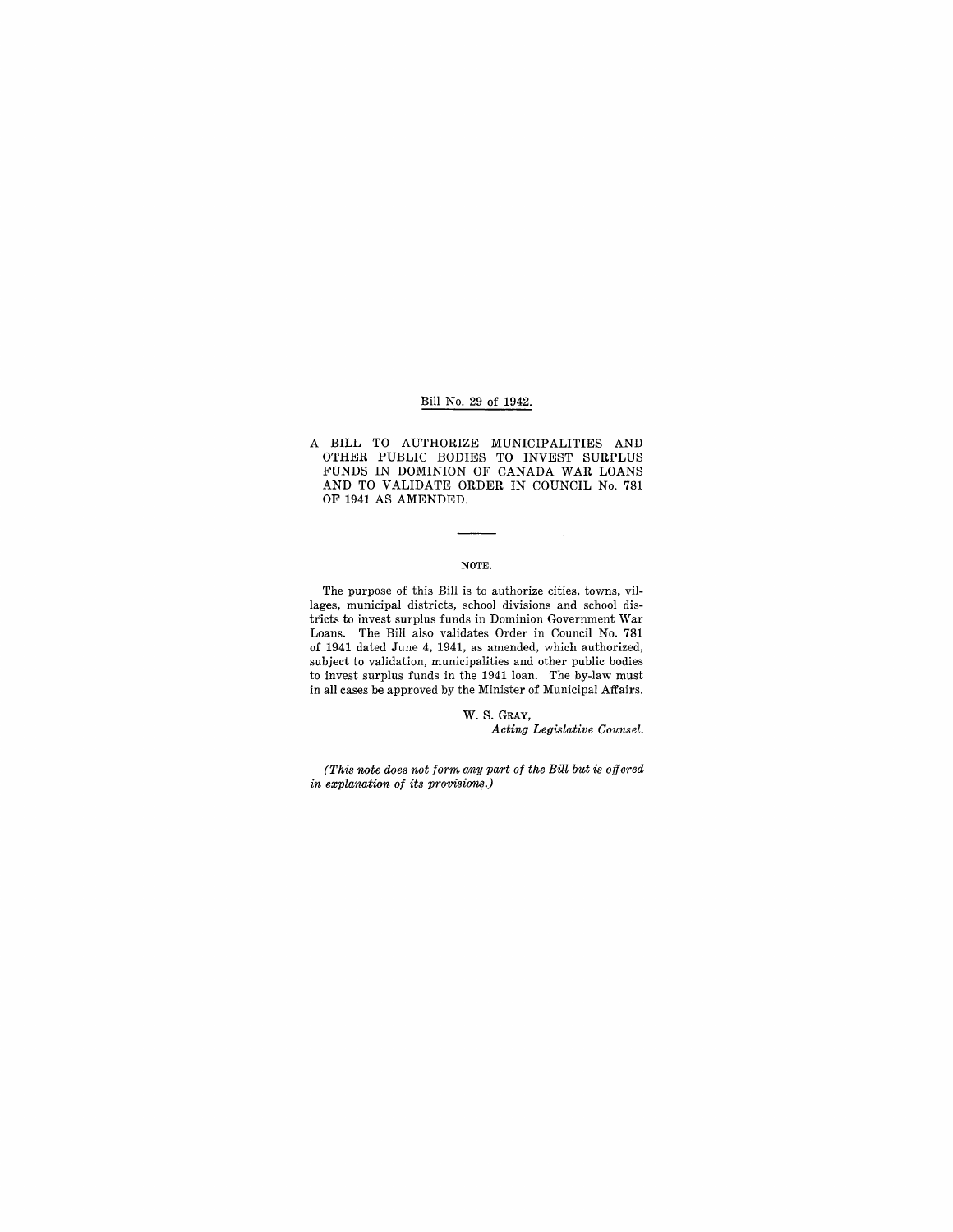## **BILL**

## No. 29 of 1942.

An Act to authorize Municipalities and Other Public Bodies to invest Surplus Funds in Dominion of Canada War Loans and to validate Order in Council No. 781 of 1941 as amended.

## *(Assented to* ,1942.)

HIS MAJESTY, by and with the advice and consent of the Legislative Assembly of the Province of Alberta, enacts as follows:

**1.** In this Act unless the context otherwise requires "municipality" means a city, town, village, municipal dis-trict, school division or school district.

2. Notwithstanding the provisions of any other Act the council or board of any municipality may pass a by-law or by-laws authorizing the investment of any of the surplus funds of the municipality in bonds issued from time to time by the Government of Canada for the purpose of financing the prosecution of the war now being waged, and may *in-*vest such funds as aforesaid, and may sell, pledge hypothecate or otherwise deal with such bonds.

**3.** Any such by-law shall state the amount authorized to be invested, and shall be valid and effective without being submitted to a vote of the proprietary electors of the municipality.

**4.** No such by-law shall have any force or effect until it has been submitted to and approved by the Minister of Municipal Affairs.

**5.** The Order in Council numbered O.C. 781-41 and dated the fourth day of June, 1941, as amended, which is<br>set forth in the schedule to this Act, is hereby approved,<br>ratified, confirmed and declared to be law in the Province<br>as fully and effectually as if the said Order i been enacted by the Legislature of the Province.

**G.** This Act shall come into force on the day upon which it is assented to, and upon so coming into force shall be deemed to have been in force at all times on and after the fourth day of June, 1941.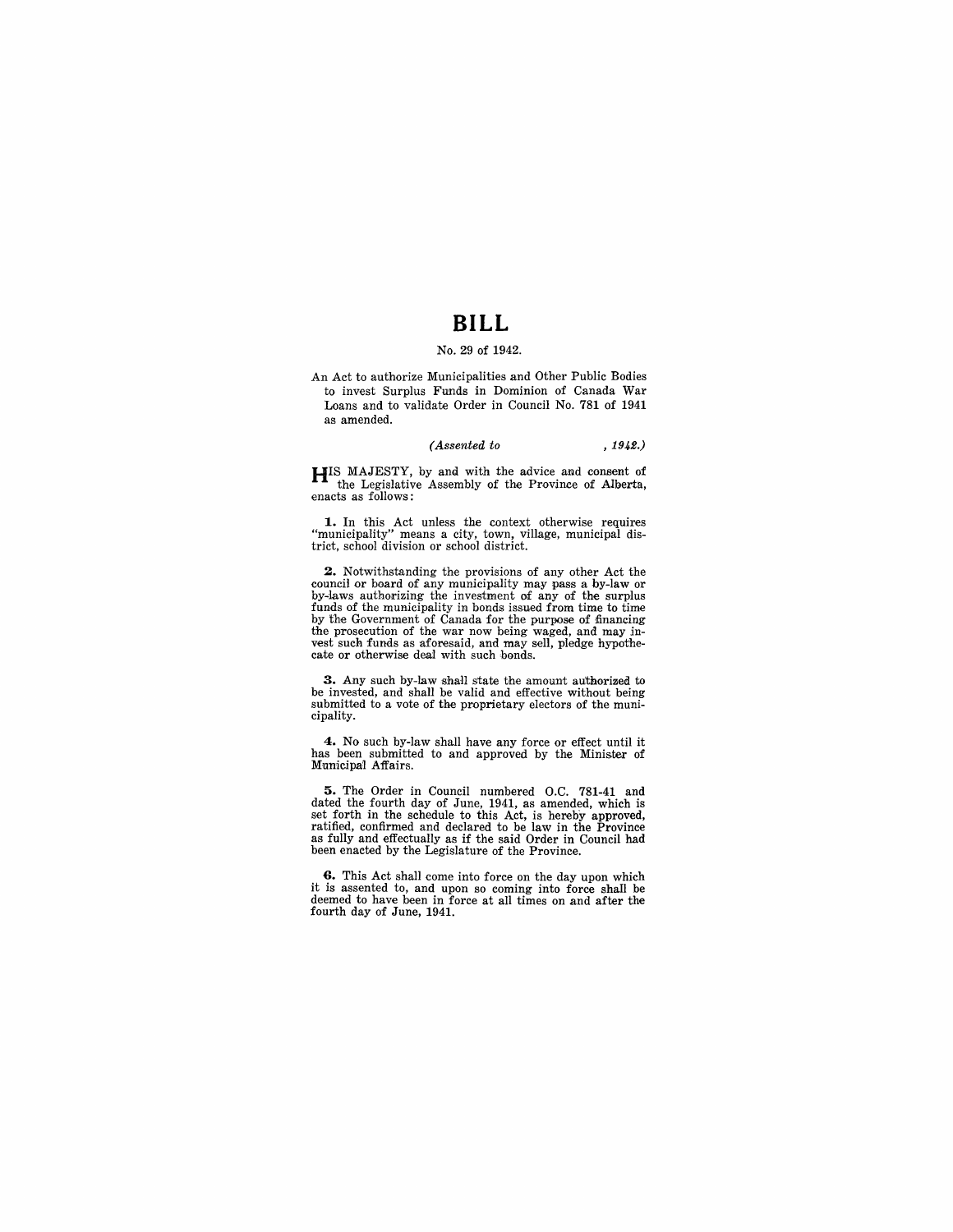Approved and Ordered 0.C. 781-41

## (as amended)

#### (Signed) J. C. BOWEN, Lieutenant Governor.

#### Edmonton, Wednesday, June 4, 1941.

The Executive Council has had under consideration the report of the Honourable the Minister of Municipal Affairs, dated June 3, 1941, statipg that:

Whereas it is deemed to be highly desirable that the Dominion Government Victory Loan, 1941, be fully subscribed, and

Whereas various municipalities in the Province of Alberta have on hand or will have on hand surplus funds which might be used for the purpose of investing in bonds issued thereunder; and

Whereas there does not appear to be any existing legis-<br>lation authorizing the investment of municipal public funds in such securities; and

Whereas it is deemed expedient to provide the necessary authority by Order in Council, subject to the same being validated at the next Session of the Legislature;

Therefore, upon the recommendation of the Honourable the Minister of Municipal Affairs, the Executive Council advises that,-

(1) The governing body of any municipality in the Province of Alberta may pass a by-law or by-laws authorizing the investment of the municipality's surplus funds in bonds issued under the Dominion Government Victory Loan, 1941, to such amount as shall be set out in such by-law or by-laws;

(2) Such by-law or by-laws need not be referred for the approval of the proprietary electors of the municipality;

(3) No such by-law or by-laws shall have any force or effect until it has received the approval of the Minister of Municipal Affairs;

(4) "Municipality" shall mean any city, town, village, municipal district, school district or school division in the<br>Province of Alberta.

(Signed) WILLIAM ABERHART,

Chairman.

2